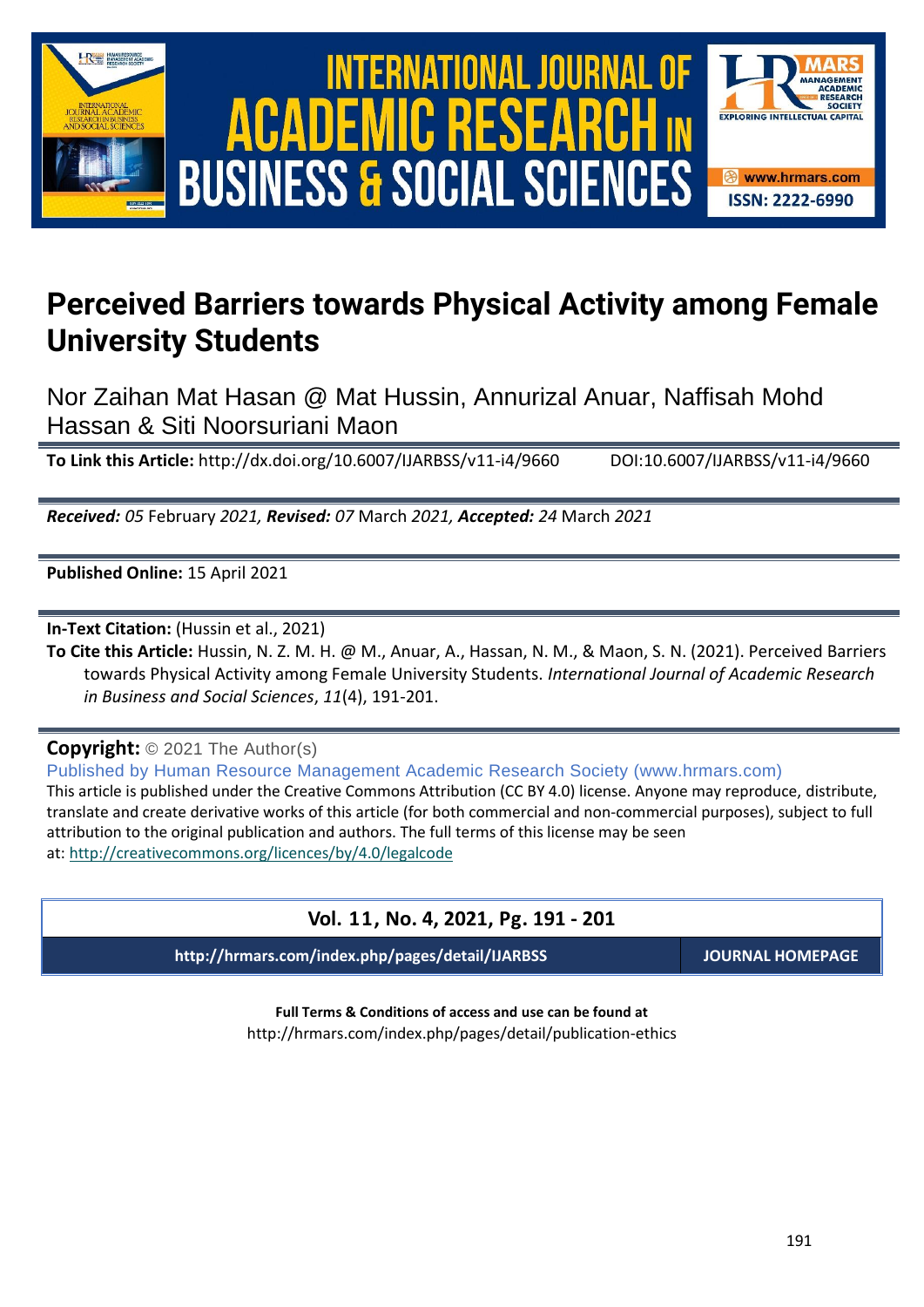

## **Perceived Barriers towards Physical Activity among Female University Students**

Nor Zaihan Mat Hasan @ Mat Hussin, Annurizal Anuar, Naffisah Mohd Hassan & Siti Noorsuriani Maon

Faculty of Business and Management, Universiti Teknologi MARA (UiTM) Cawangan Selangor, Kampus Puncak Alam, Bandar Puncak Alam, 42300 Selangor, Malaysia Email: naffi885@uitm.edu.my

## **Abstract**

Physical activity is defined as any bodily movement produced by skeletal muscles that requires energy expenditure. Lack of regular physical activity at young age able to increase the risk to get cardiovascular disease, cancer, and osteoporosis later in life. The physical activity index among Malaysian teens revealed that they were more active than the rest of the ages at the age of 21. However, at 22 years of age and above, these young people attempt to decrease their PA, and at this age, most of them are university students. Therefore, the objective of this study is mainly to examine differences in internal and external attributes between active and inactive participation in physical activity among female students. A crosssectional study was conducted using convenience sampling technique. Students completed a questionnaire focusing on the barriers in physical activity. Comparison analysis was then used to examine the differences in mean scores between active and less active respondents. Both external and internal barriers in physical activity were found statistically significant difference in mean scores. External barriers in physical activity were higher values of mean score compared to internal barriers. Lack of time due to social and family responsibilities was considered as most important barriers in physical activity. Future research at large scale and targeting other population are needed in order to help nation achieved SDGs 2030 goal 3 by improving healthy lifestyle and promote well-being for all at all ages.

**Keywords:** Physical Activity, University Students, Barriers in Physical Activity

## **Introduction**

Physical activity (PA) is defined as any bodily movement produced by skeletal muscles that requires energy expenditure including activities undertaken while working, playing, carrying out household chores, travelling and engaging in recreational pursuits (World Health Organization, 2018) Lack of PA at young age able to increase the risk to get cardiovascular disease, cancer, and osteoporosis later in life, overweight and obesity, and increase the chances of them to be physically inactive during adulthood (Jose et al., 2011; World Health Organization, 2010). Modernization and hectic everyday life have shifted from the traditional kind of human being. (Zhao et al., 2007) . In a study from 23 countries, the prevalence of physical inactivity was 41.4% ranging from 21.9% to 80.6% (Pengpid S. et al., 2015). According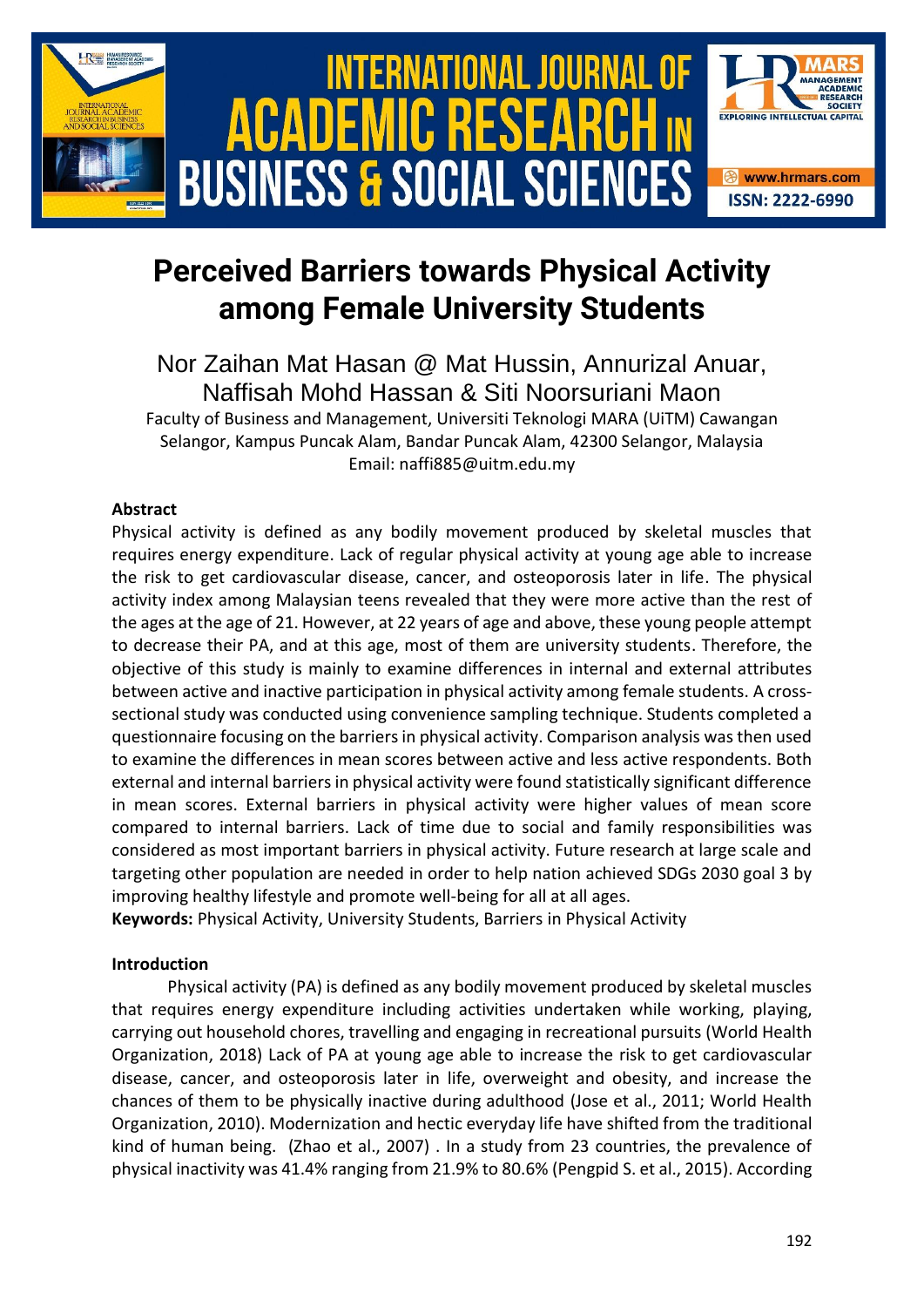**Vol. 1 1 , No. 4, 2021, E-ISSN: 2222-6990 © 2021 HRMARS**

to Bray and Born (2004), one third of active students in high school became insufficiently active upon transitioning to university life. Researchers have suggested that the university students have similar issues of physical inactivity. A survey of the PA index among Malaysian teens revealed that they were more active than the rest of the ages at the age of 21. However, at 22 years of age and above, these young people attempt to decrease their PA, and at this age, most of them are university students (Rajappan et al., 2015). Surveys by university students and staff suggest a perceived lack of access to desirable places, such as parks and playgrounds, lack or poor condition of pavements and bike paths, as well as safety, are concerns and obstacles to people's participation in physical activity (Lian et al, 2016). Therefore, the aim of this study was to examine differences in internal and external attributes between active and inactive participation in physical activity among female students.

#### **Literature Review**

#### *Physical Activities (PA)*

The term PA is the distinction in movements that PA is scheduled, organized, routine and seeks to enhance or preserve the physical activity elements whilst the word of exercise relates to tasks that are done at free time, to drive to and from areas that have health benefits. But both of these have a function to improve people's health (WHO, 2018). A study in Asian Social Sciences (2013), which looked at the physical activity index among Malaysian teenagers, found that at the age of 21, they were more involved than the rest of the population, however at the age of 22 and above, these young people lowered their PA.

In recent years, it has shown that there are some barriers to PA-approved students entering university due to lack of PA involvement. According to Saadan et al. (2015), there are two barriers to participation in the PA, which are internal and external barriers. The internal barriers were classified into three categories: lack of capacity, lack of motivation, lack of selfefficiency or lack of self-confidence (Oluyinka & Endozo, 2019), while the external barriers are lack of money, lack of social support and lack of time. External barriers apply to factors outside the control of the person, while internal barriers are factors that influence the decision of the person (Korkiakangas et al., 2009)

#### *Internal Attributes*

A study by Saleem et al. (2018) showed that students involved in a number of activities at the respective schools, which is 199 (41.5 per cent) of respondents reported feeling tired and exhausted as a significant cause of physical inactivity. Due to a busy schedule, they become short of energy and want to rest instead of doing PA. The research respondents also decided that they were too stressed and tire to do PA after school hours. Other than that, lack of motivation also as one of the key mediums that leads people to engage less in PA (Rajappan et al., 2015). Belanger et al., (2015) has stated that there are many reasons for lack of motivation. It could have been due to a weak desire, laziness and it could have been due to a lack of self-esteem. In 2015, Saadan et al. conducted a study that found that adolescent girls noted that lack of self-efficacy and lack of self-confidence was the main reason and barrier to PA. As a result, they are concerned about how they look when they exercise because they lack self-confidence about their ability to perform the PA.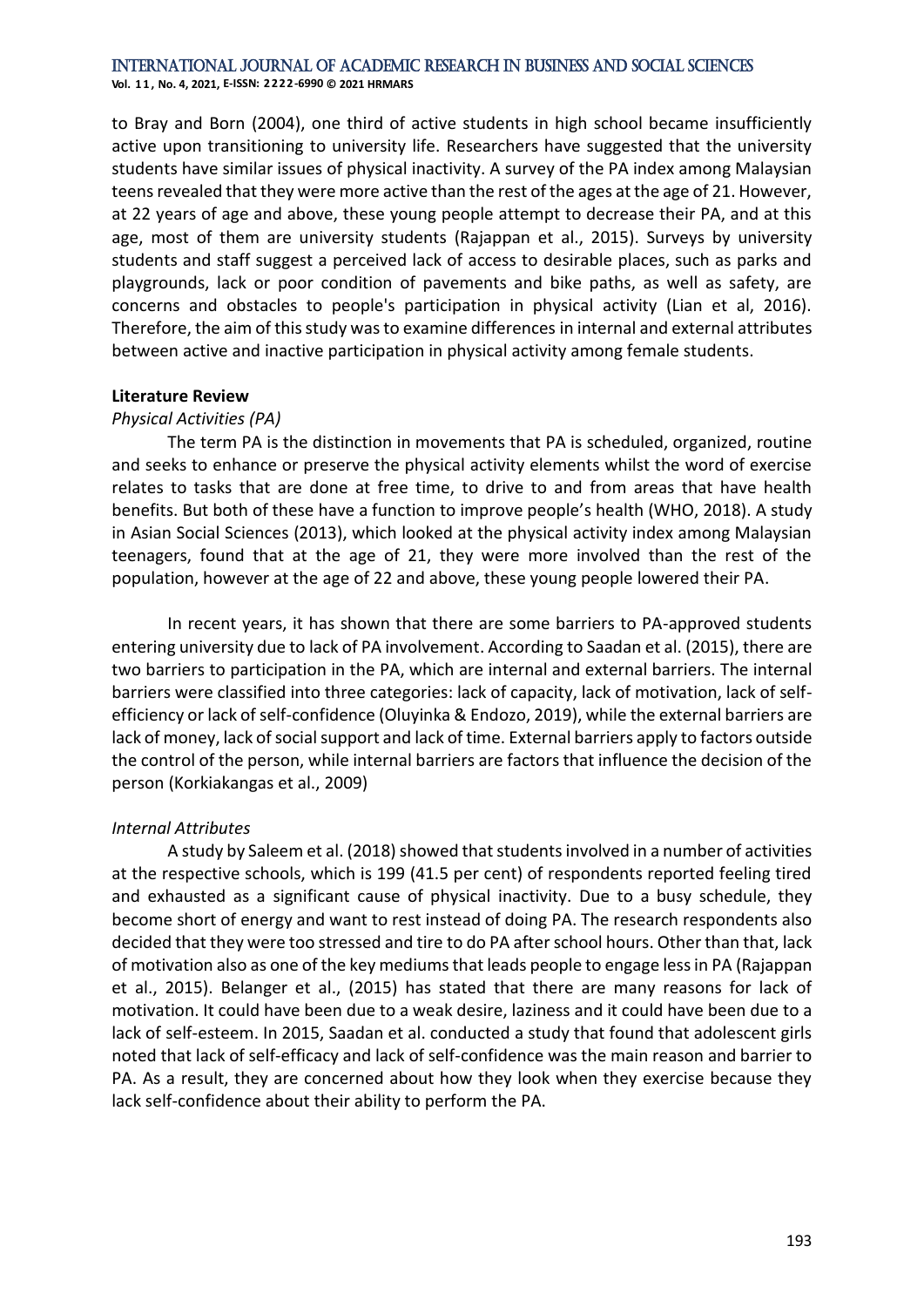**Vol. 1 1 , No. 4, 2021, E-ISSN: 2222-6990 © 2021 HRMARS**

#### *External Attributes*

One of the common external barriers to PA was the lack of resources and facilities (Justine et al., 2013; Lowe et al., 2019). Creating an active environment in the open space school or college, forests, parks and playgrounds are positively related to PA levels among children and adolescents at school and college. Researchers point out that the most serious problems are not only the declining PA of students, but also the lack of social support to participate in physical activity. It is a significant and growing problem that students are currently facing. Parents, teachers, and other key role models are increasingly encouraged to incorporate PA into the daily lifestyle of students (Lisinskiene & Juskeliene, 2019). Furthermore, the lack of PA among students is attributed to their busy lives, and studies have indicated that university students have related physical inactivity problems (Fagaras et al., 2015). In Japan, for example, the most important potential obstacles that impact factors influencing PA is lack of time (Ibrahim et al., 2013) . Although lack of time due to conflicting classes, such as homework or social events may be seen as an intrinsic obstacle to PA involvement, the assumption that there is not enough time could be attributed to the low degree of importance with which PA was considered to be linked to certain competing demands (Vu-Nguyen et al., 2016)

### **Methodology**

### *Data collection and participants*

A convenience sampling technique was employed in this present research. Data has been obtained through a self-administrated structured survey question online. The researcher used an established questionnaire from previous study in this study (Oluyinka & Endozo, 2019). At this stage, there were 28 items under internal and external attributes to be examined. A questionnaire was produced, asking respondents to rate the attributes that affect physical activities on a 5-point scale with anchors of "Strongly disagree" to "Strongly agree". The three components of internal factors; including lack of energy, lack of motivation and lack of self-confidence. The other three components of external factors; in which include lack of resources, lack of social support and lack of time. The overall total of the categories' scores that are used to figure out the total 28 internal and external barriers. Data was then collected, and a total of 262 responses were managed to be obtained and were valid for data analysis purposes.

## *Data analysis*

Descriptive statistic was used to study the obtained data using IBM SPSS version 26. Frequencies, mean and standard deviation were used to describe the demographic background of respondents. To ensure goodness of measures, convergent validity and reliability for the instrument were applied. Both descriptive and inferential statistics were applied using statistical package for social science software (IBM SPSS version 26.0). Simple frequencies were used to study the characteristics of respondents. Comparison analysis was conducted to assess active and non-active students, particularly in internal and external attributes that affect physical activities.

## **Findings**

#### *Description of the respondents' profile*

Table 1 shows the demographic characteristics of the respondents. Overall, majority of the respondents were female (72.6%), not married (93.9%) and more than half of the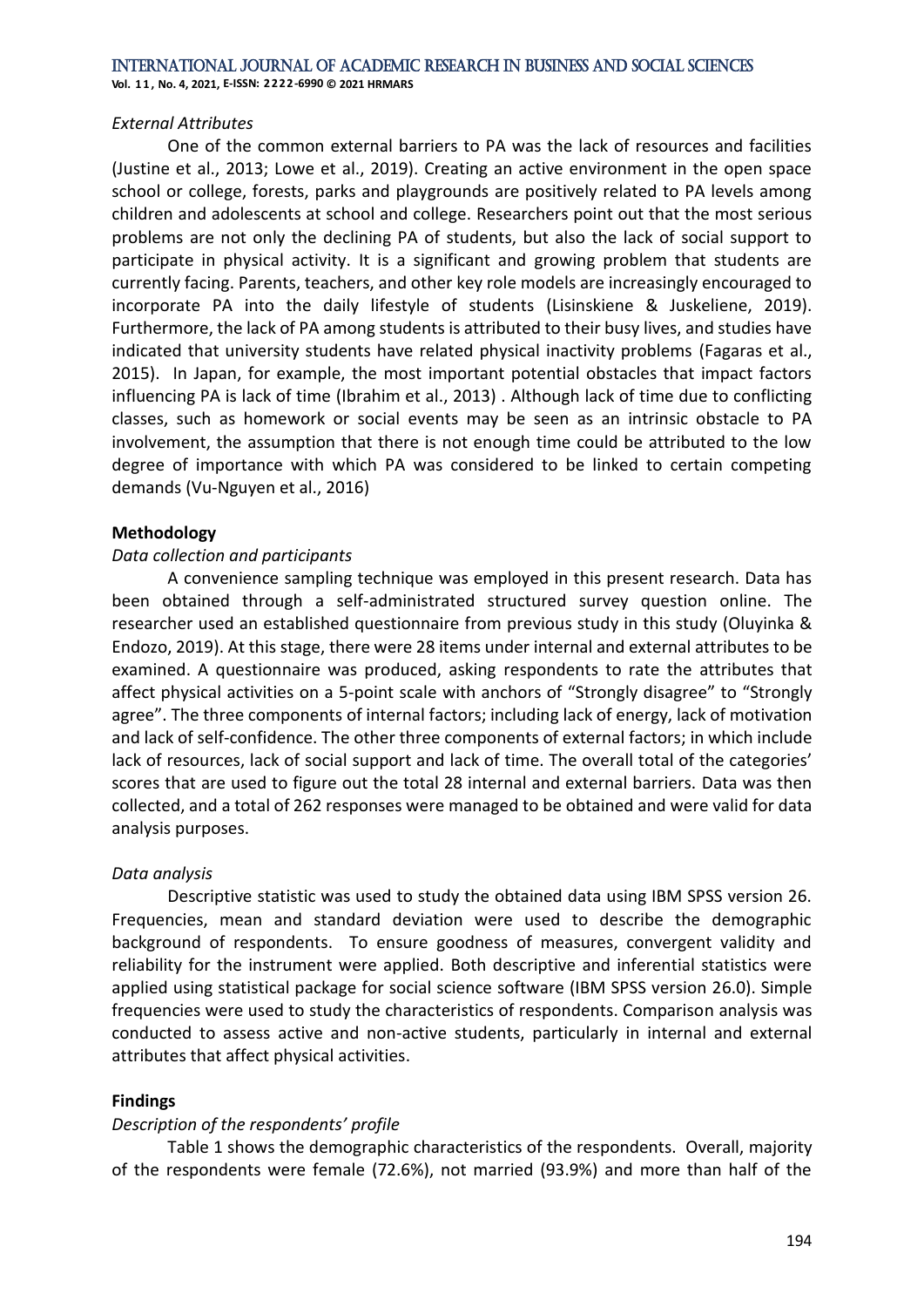International Journal of Academic Research in Business and Social Sciences **Vol. 1 1 , No. 4, 2021, E-ISSN: 2222-6990 © 2021 HRMARS**

respondents were at range between 22 – 24 years old. There were 38.5% from lower level semester; including Year 1, Year 2 and Year 3; and more than half (61.5%) were upper level semester; i.e. Year 4 onwards.

| No | Variable |                | Total<br>$(n=262)$ |    | Active<br>$(n=127;$<br>48.8%) |    | Non-active<br>$(n=135; 51.5%)$ | p-value |
|----|----------|----------------|--------------------|----|-------------------------------|----|--------------------------------|---------|
| 1  | Age      | $19 - 21$      | 53 (20.2)          | 25 | 19.7                          | 28 | 20.7                           |         |
|    |          | $22 - 24$      | 165 (63)           | 88 | 69.3                          | 77 | 57                             | 0.039   |
|    |          | $>25$          | 44 (16.8)          | 14 | 11                            | 30 | 22.2                           |         |
| 2  | Semester | 1              | 53 (202)           | 25 | 19.7                          | 28 | 20.7                           |         |
|    |          | $\overline{2}$ | 30(11.5)           | 19 | 15                            | 11 | 8.1                            |         |
|    |          | 3              | 16(6.1)            | 7  | 5.5                           | 9  | 6.7                            | 0.089   |
|    |          | 4              | 25(9.5)            | 8  | 6.3                           | 17 | 12.6                           |         |
|    |          | 5              | 40 (15.3)          | 22 | 17.3                          | 18 | 13.3                           |         |
|    |          | 6              | 98 (37.4)          | 46 | 36.2                          | 52 | 38.8                           |         |

#### Table 1 Demographic profile

Male students were found more active than female students. Students from range age between 22 to 24 years were reported had participated actively in regular physical activity and students were single more active. Students from lower level semester were reported not active in physical activity, however students from upper level semester were had active participation.

Data results reported that out of 262 respondents; nearly half of them (48.8%) participated actively in physical activity and the other half students (50.1%) did not participate in physical activity. Details of the survey's findings are shown in Table 2.

Students, who actively participated and less participated in physical activity, had disagreed and strongly disagreed (n=89; 70.1%) that the exercise was unpleasant and too tiring activities. However, students; either actively or less participated in physical activity strongly disagreed and disagreed that they had no energy as much as they could exercise; then thought of other recreational activities with friends was even more entertaining than exercise; did not consider exercise to have a positive effect on their health; were concerned about their appearance when exercising; and did not think about their ability to exercise.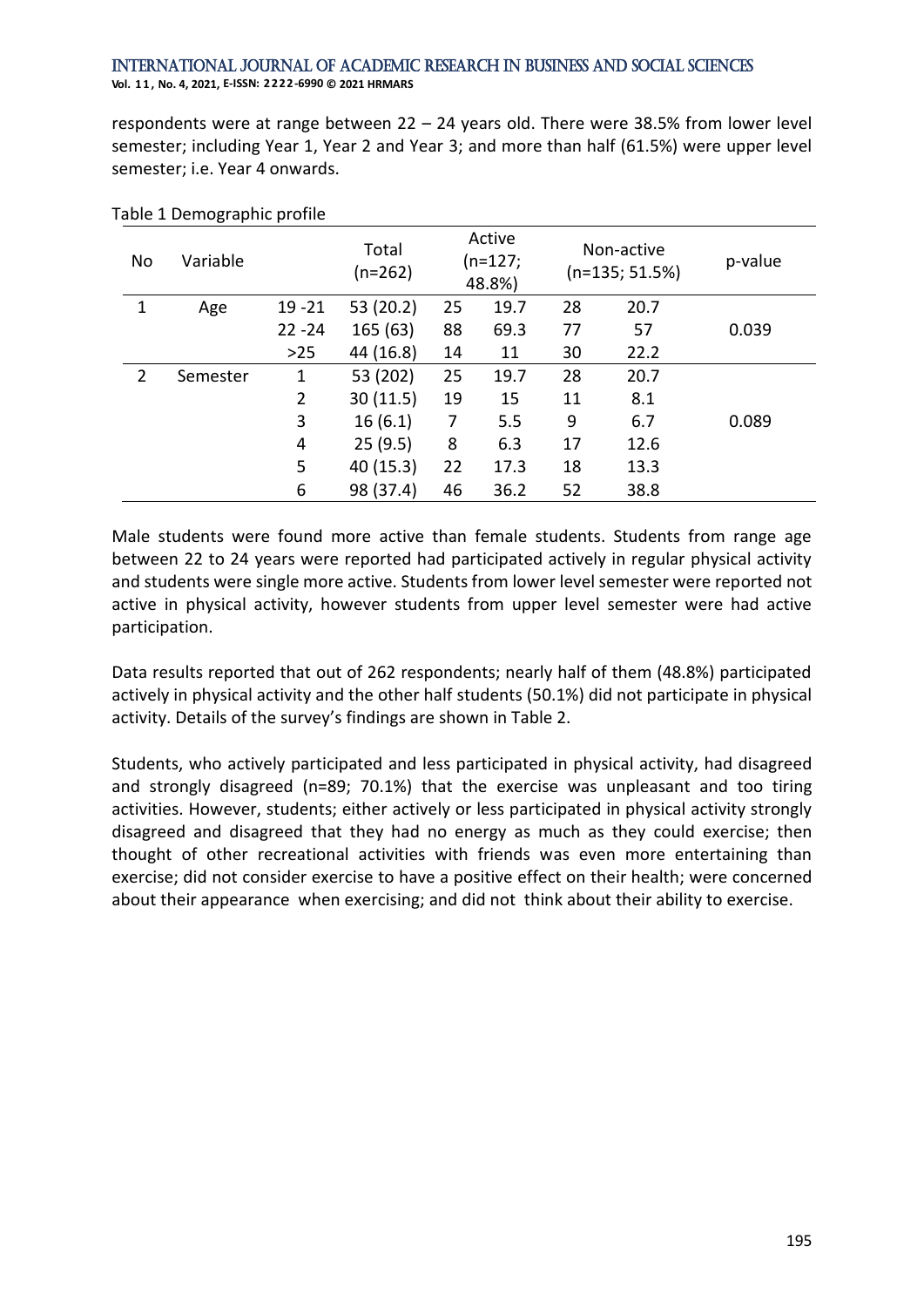**Vol. 1 1 , No. 4, 2021, E-ISSN: 2222-6990 © 2021 HRMARS**

#### Table 2

Frequency of Internal and External Attributes towards to Physical Activity Involvement (N=262)

|                | <b>ITEM</b>                                                                                                         |       | <b>ALL</b> | <b>Active</b><br>$(n=127)$ |           | <b>Less Active</b><br>$(n=135)$ |           |
|----------------|---------------------------------------------------------------------------------------------------------------------|-------|------------|----------------------------|-----------|---------------------------------|-----------|
|                |                                                                                                                     | M     | <b>SD</b>  | M                          | <b>SD</b> | M                               | <b>SD</b> |
|                | <b>INTERNAL BARRIERS</b>                                                                                            | 2.166 | 0.66       | 1.976                      | 0.599     | 2.344                           | 0.668     |
| Q1             | I have been thinking about exercising is<br>difficult and too tiring.                                               | 2.385 | 0.875      | 2.149                      | 0.746     | 2.601                           | 0.931     |
| Q <sub>2</sub> | I have no energy as much as to be able to<br>do exercise                                                            | 2.16  | 0.819      | 1.968                      | 0.734     | 2.341                           | 0.856     |
|                | <b>Sum of Perceived of Lack of Energy</b>                                                                           | 4.545 | 1.497      | 4.118                      | 1.27      | 4.948                           | 1.585     |
| Q <sub>3</sub> | I have been thinking about other<br>recreational activities with my friends are<br>more entertaining than exercise. | 2.16  | 0.819      | 1.968                      | 0.734     | 2.341                           | 0.857     |
| Q4             | I have not been thinking about exercise<br>has positive effects on my health.                                       | 1.832 | 0.902      | 1.646                      | 0.782     | 2.007                           | 0.973     |
|                | <b>Sum of Perceived of Lack of Motivation</b>                                                                       | 3.992 | 1.414      | 3.614                      | 1.303     | 4.348                           | 1.426     |
| Q <sub>5</sub> | I have been worried about my looks when<br>I exercise.                                                              | 2.313 | 1.09       | 2.149                      | 0.909     | 2.467                           | 1.22      |
| Q <sub>6</sub> | I have not been thinking about my ability<br>to exercise.                                                           | 2.145 | 0.999      | 1.976                      | 0.895     | 2.304                           | 1.067     |
|                | <b>Sum of Perceived of Lack of Self-</b><br>confidence                                                              | 4.458 | 1.785      | 4.126                      | 1.589     | 4.77                            | 1.904     |
|                | <b>EXTERNAL BARRIERS</b>                                                                                            | 2.418 | 0.783      | 2.113                      | 0.753     | 2.705                           | 0.7003    |
| Q7             | There is no fitness center that I could get<br>to.                                                                  | 2.694 | 1.151      | 2.457                      | 1.067     | 2.918                           | 1.185     |
| Q8             | I have no exercise equipment at home<br>that I can use.                                                             | 2.641 | 1.223      | 2.315                      | 1.206     | 2.945                           | 1.161     |
|                | <b>Sum of Perceived of Lack of Resources</b>                                                                        | 5.336 | 2.132      | 4.772                      | 2.052     | 5.867                           | 2.076     |
| Q9             | My family or friends do not encourage me<br>to exercise.                                                            | 1.901 | 0.981      | 1.653                      | 0.791     | 2.133                           | 1.084     |
| Q10            | My parents give academic success priority<br>over exercise.                                                         | 2.145 | 1.062      | 1.992                      | 1.087     | 2.289                           | 1.021     |
|                | <b>Sum of Perceived of Lack of Support</b>                                                                          | 4.046 | 1.919      | 3.646                      | 1.693     | 4.422                           | 2.046     |
| Q11            | I have no leisure time for exercise because<br>of my busy lesson schedule.                                          | 2.542 | 1.143      | 2.149                      | 1.032     | 2.911                           | 1.123     |
| Q12            | I have no leisure time for exercise because<br>of my social and family responsibilities.                            | 2.584 | 1.127      | 2.11                       | 1.085     | 3.029                           | 0.977     |
|                | <b>Sum of Perceived of Lack of Time</b>                                                                             | 5.126 | 2.122      | 4.259                      | 1.899     | 5.941                           | 1.999     |
|                | $Mote \cdot M - Mean \cdot SD - Standard Deviation$                                                                 |       |            |                            |           |                                 |           |

*Note: M = Mean; SD = Standard Deviation*

Table 2 describes perceived barriers to physical activity of the respondents. Differences in mean scores of perceived barriers between active respondents and less active respondents. Less active respondents have higher mean scores in perceived barriers of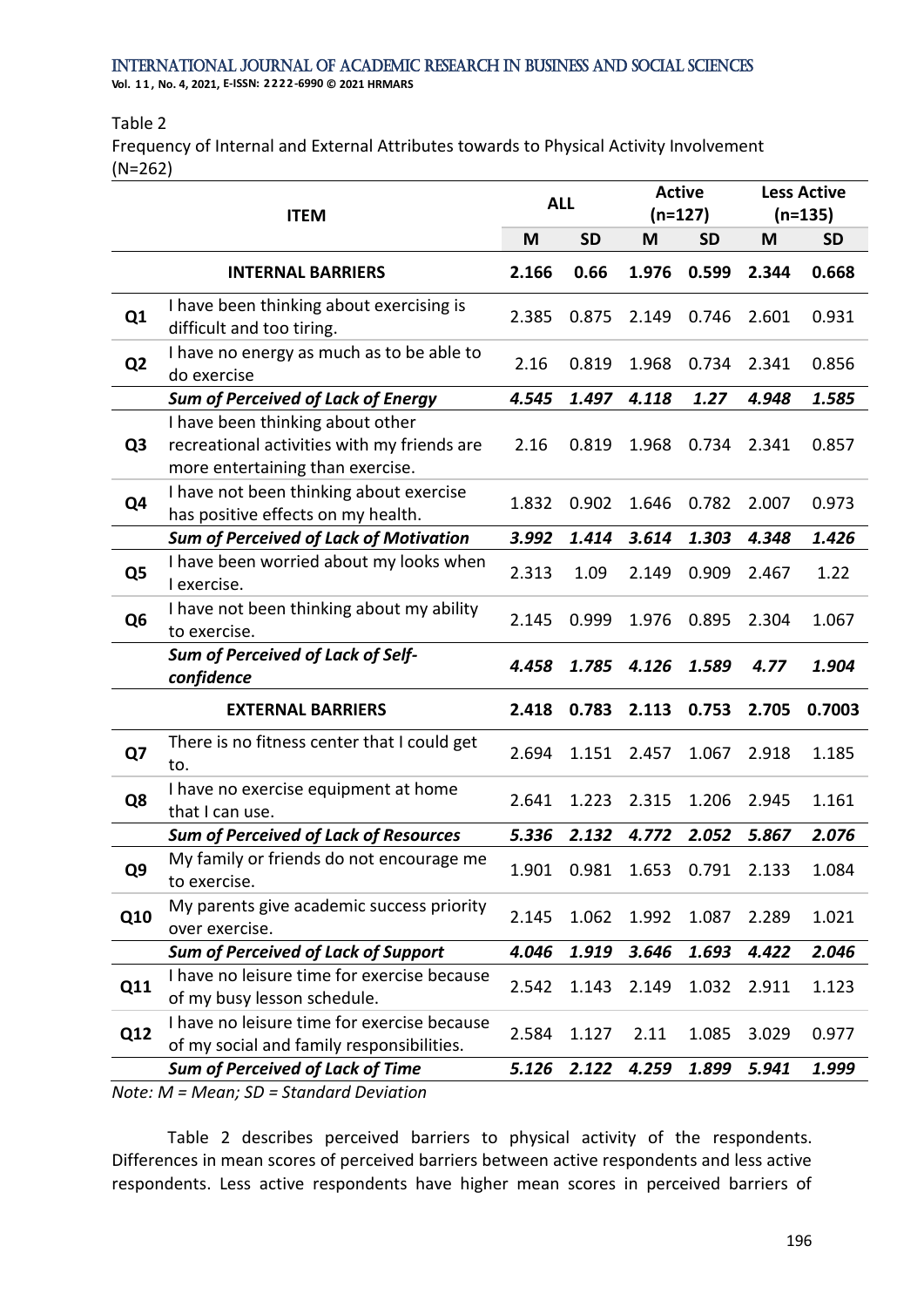#### International Journal of Academic Research in Business and Social Sciences **Vol. 1 1 , No. 4, 2021, E-ISSN: 2222-6990 © 2021 HRMARS**

physical activity towards all dimensions of both internal and external barriers. The total mean score of external barriers was reported to be higher than the mean score of the internal barriers. Data findings revealed that lack of time was the highest mean value among less active respondents (M=5.941; SD=1.999); however, lack of resources was the highest mean value among active respondents (M=4.722; SD=2.052). It was reported that less active respondents did not have time for physical activity due to their social and family responsibilities (M=3.029; SD=0.977). Referring to the internal barriers, lack of energy was the highest mean value among less active respondents (M=4.948; SD=1.585); though, lack of selfconfidence was the highest mean value among active respondents (M=4.126; SD=1.589). It was reported that less active respondents believed the exercise was a difficult and tiring activity (M=2.601; SD=0.931).

Table 3 shows the differences in attributes, including internal and external attributes, between respondents who had active participation in physical activity and less active participation in physical activity. An independent-samples t-test was conducted to compare both external and internal attributes between the two groups of respondents: active participation and less active participation in physical activity.

| Variab<br>le                   | Тy<br>pe       | M         | SD   | df                   | t                      | p                  | M<br><b>Differe</b><br>nce | <b>SE</b><br><b>Differe</b><br>nce |      | 95% CI  | Cohen'<br>s D |
|--------------------------------|----------------|-----------|------|----------------------|------------------------|--------------------|----------------------------|------------------------------------|------|---------|---------------|
|                                |                |           |      |                      |                        |                    |                            |                                    | UL   | LL      |               |
| Intern<br>al<br>barrie<br>$rs$ | 1              | 1.97<br>6 | .599 | 26<br>$\mathbf 0$    | 4.68<br>8              | .00<br>$\mathbf 0$ | $-0.3681$                  | .0785                              | .523 | $-.213$ | 0.580         |
|                                | $\overline{2}$ | 2.34<br>4 | .668 |                      |                        |                    |                            |                                    |      |         |               |
| Extern<br>al<br>barrie<br>rs   | $\mathbf 1$    | 2.11<br>3 | .753 | 26<br>$\overline{0}$ | 6.59<br>$\overline{3}$ | .00<br>$\mathbf 0$ | $-0.5291$                  | 0.898                              | .768 | $-.415$ | 0.813         |
|                                | $\overline{2}$ | 2.70<br>4 | .700 |                      |                        |                    |                            |                                    |      |         |               |

Table 3 Differences between Active and Non-active Students

*Note: 1 = Active; 2 = Non-active*

This study results found that there was a statistically significant difference in internal attributes scores for respondents who active participation in physical activity (M=2.006, SD=0.619) and less active participation in physical activity ( $M=1.976$ , SD=0.599); t(260)=-4.688, p<0.05. The magnitude of the differences in the means (mean difference=–0.368, 95% CI:  $-0.523$  to  $-0.213$ ) has large effect (eta squared = 0.580).

In terms of external attributes, data findings indicate a statistically significant difference in scores for respondents who had actively participated (M=2.113, SD=0.753) and less active participated (M=2.696, SD=0.678) in regular physical activity; t(260)=–6.593, p<0.05. The magnitude of the differences in the means (mean difference=–0.529, 95%CI: –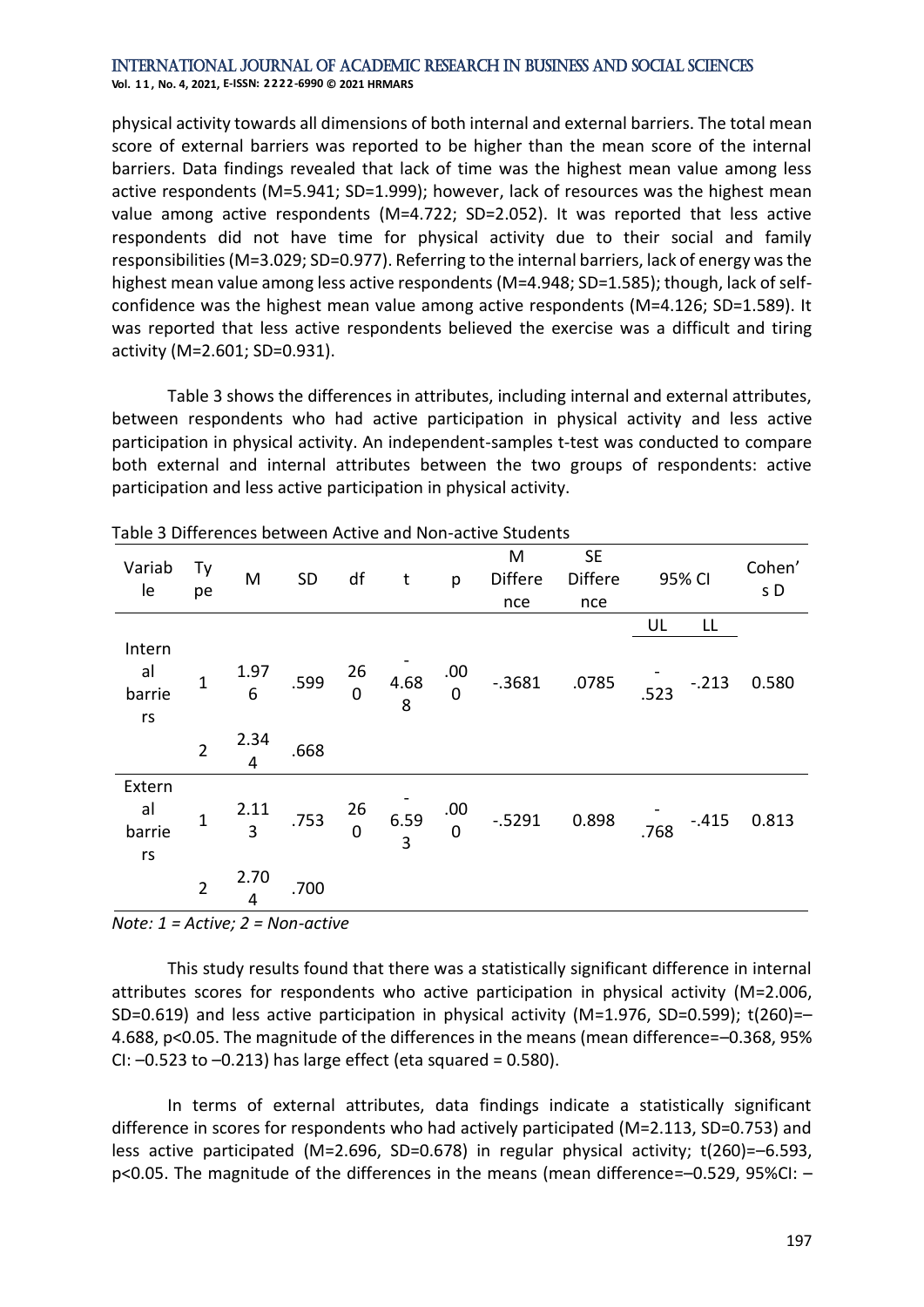**Vol. 1 1 , No. 4, 2021, E-ISSN: 2222-6990 © 2021 HRMARS**

0.768 to –0.415) has large effect (eta squared = 0.813). Therefore, these results reveal that level of attributes certainly influence the participation in physical activity among university students. On average, when students have positive external and internal attributes, their level participation in physical activity tend to be improved.

#### **Discussion**

Regular physical activity among young people particularly in university student provides health benefits(Reiner et al., 2013). The present study aimed to examine differences in internal and external attributes between active and inactive participation in physical activity among female students. The results indicated that nearly half of the participants at range age between 22 – 24 years old from upper-level semester were had active participation in physical activity. The other half of students from lower-level semester were reported not active in physical activity because they had no energy as much as they could exercise (Saleem et al., 2018); then thought of other recreational activities with friends was even more entertaining than exercise; did not consider exercise to have a positive effect on their health; were concerned about their appearance when exercising; and did not think about their ability to exercise. This is in accordance with the scientific literature which shows that this educational modification could suppose important changes in adolescents, especially psychological and emotional changes (Ullrich-French et al., 2013).

This study findings revealed that both perceived external and internal barriers in physical activity were statistically significant differences in mean scores between active and less active respondents. It was shown that perceived external barriers considered as more important than perceived internal barriers. In terms of external barriers, data findings indicate a statistically significant difference in scores for respondents who had actively participated and less active participated in regular physical activity. Lack of time was indicated as most important barriers among less active female respondents due to their social and family responsibilities. This result is consistent with Anjali & Sabharwal (2018) result that lack of time has emerged as a key barrier to involvement in physical activity, along with technologyrelated behaviors, such as peers, parents, and teachers. On the other hand, lack of resources was the most significant among active respondents. Concerning to the access of facilities or resources, almost all the female respondents indicated that there has a fitness center that they can go but they agreed that they do not have any exercise tools at home. These findings are in accordance with previous study by Flora & Faulkner (2007) . She found that, poor physical way at existing equipment could lead to a barrier in participation of female in physical activity.

Referring to the internal barriers, lack of energy was the most significant among less active respondents; though, lack of self-confidence was indicated as a key barrier among active respondents. It was reported that less active respondents believed the exercise was a difficult and tiring activity. According to Ajzen & Madden, (1986), attitudes are affected by social norms, which then influence intentions and in turn behavior. If the social norm is not to be physically active and not to enjoy the physical connection of being physically active, then an individual's attitude towards physical activity may become more negative, with the knock-on effect of reduced exercise intention and ultimately behavior.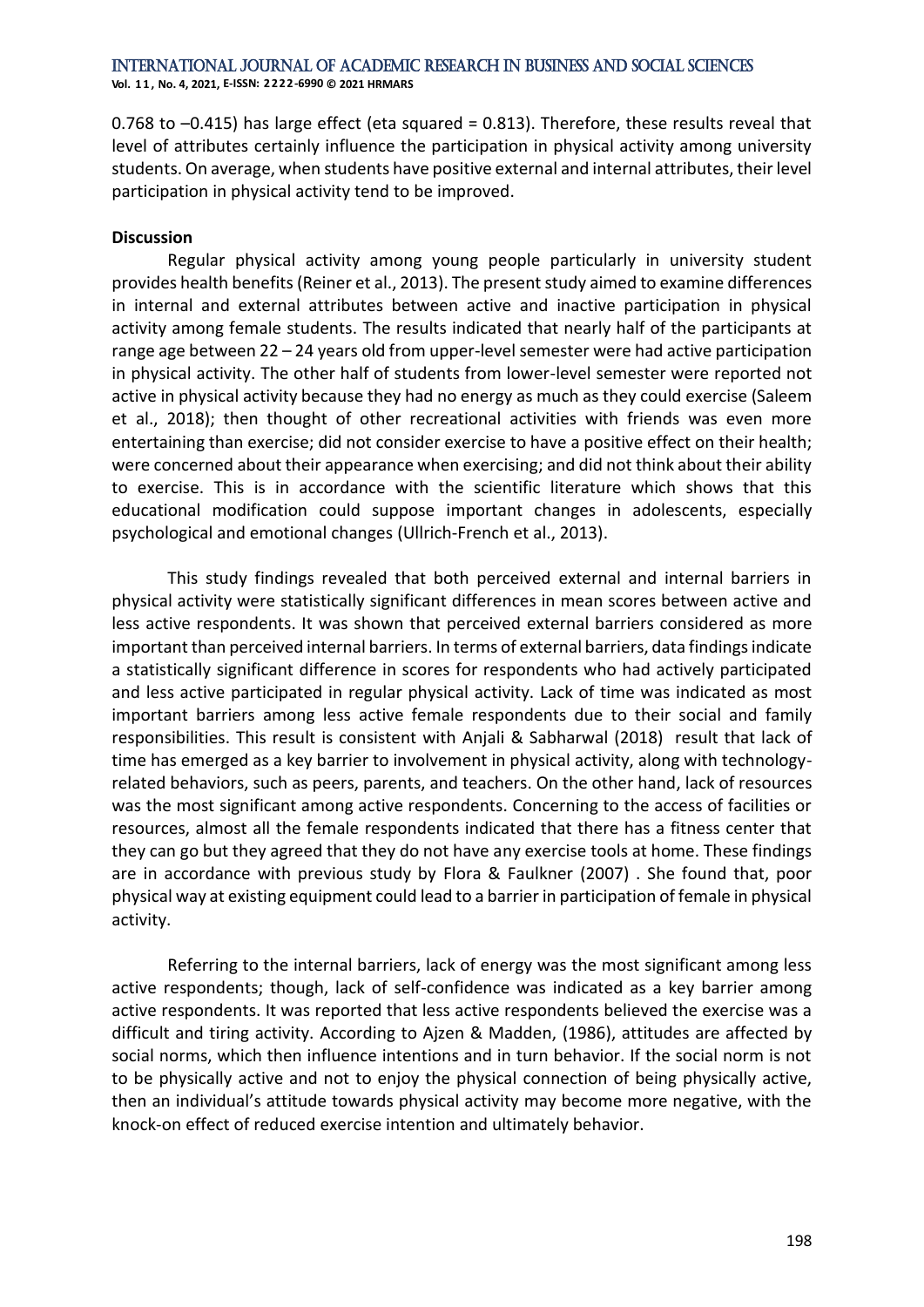#### **Conclusion**

In conclusion, this study highlights that barriers of physical activity certainly influence the participation in physical activity among university students. On average, when students have positive external and internal attributes, their level participation in physical activity tend to be improved. This will contribute to a healthy life style among universities students with the objective of enhancing their well-being and development for the whole life. However, the study has several limitations. First, the sample was small because the researchers only targeted on a particular university, namely Universiti Teknologi MARA in Puncak Alam, Selangor. Next, the study emphasized merely only on three factors for internal and external barriers, respectively. Despite the limitations, it is recommended that further research should be carried out at large scale and targeting other population are needed in order to help nation achieved SDGs 2030 goal 3 by improving healthy lifestyle and promote well-being for all at all ages.

### **Acknowledgement**

We would like to express our sincere gratitude to the Faculty of Business and Management, Universiti Teknologi MARA (UiTM) Selangor, Puncak Alam Campus, for their support, guidance and contributions.

### **References**

- Ajzen, I., & Madden, T. J. (1986). Prediction of goal-directed behavior: Attitudes, intentions, and perceived behavioral control. Journal of Experimental Social Psychology. https://doi.org/10.1016/0022-1031(86)90045-4
- Anjali & Sabharwal, M. (2018). Perceived barriers of young adults for participation in physical activity. Current Research in Nutrition and Food Science. https://doi.org/10.12944/CRNFSJ.6.2.18
- Belanger, M., Sabiston, C. M., Barnet, T. A., O'Loughlin, E., Ward, S., Contreras, G. & O'Loughlin, J. (2015). Number of Years of Participation in Some, But Not All, Types of Physical Activity During Adolescence Predicts Level of Physical Activity in Adulthood. International Journal of Behavioral Nutrition and Physical Activity, 12 (1),76
- Bray, S. R., & Born, H. A. (2004). Transition to university and vigorous physical activity: Implications for health and psychological well-being. Journal of American College Health, 52(4), 181-188. doi:10.3200/JACH.52.4.181-188
- Fagaras, S. P., Radu, L. E., & Vanvu, G. (2015). The Level of Physical Activity of University Students. Procedia - Social and Behavioral Sciences. https://doi.org/10.1016/j.sbspro.2015.07.094
- Flora, P. K., & Faulkner, G. E. J. (2007). Physical activity: An innovative context for intergenerational programming. Journal of Intergenerational Relationships. https://doi.org/10.1300/J194v04n04\_05
- Ibrahim, S., Karim, N. A., Oon, N. L., & Ngah, W. Z. W. (2013). Perceived physical activity barriers related to body weight status and sociodemographic factors among Malaysian men in Klang Valley. BMC Public Health. https://doi.org/10.1186/1471-2458-13-275

Jose, K. A., Blizzard, L., Dwyer, T., McKercher, C., & Venn, A. J. (2011). Childhood and adolescent predictors of leisure time physical activity during the transition from adolescence to adulthood: A population based cohort study. International Journal of Behavioral Nutrition and Physical Activity. https://doi.org/10.1186/1479-5868-8-54

Justine, M., Azizan, A., Hassan, V., Salleh, Z., & Manaf, H. (2013), Barriers to Participation in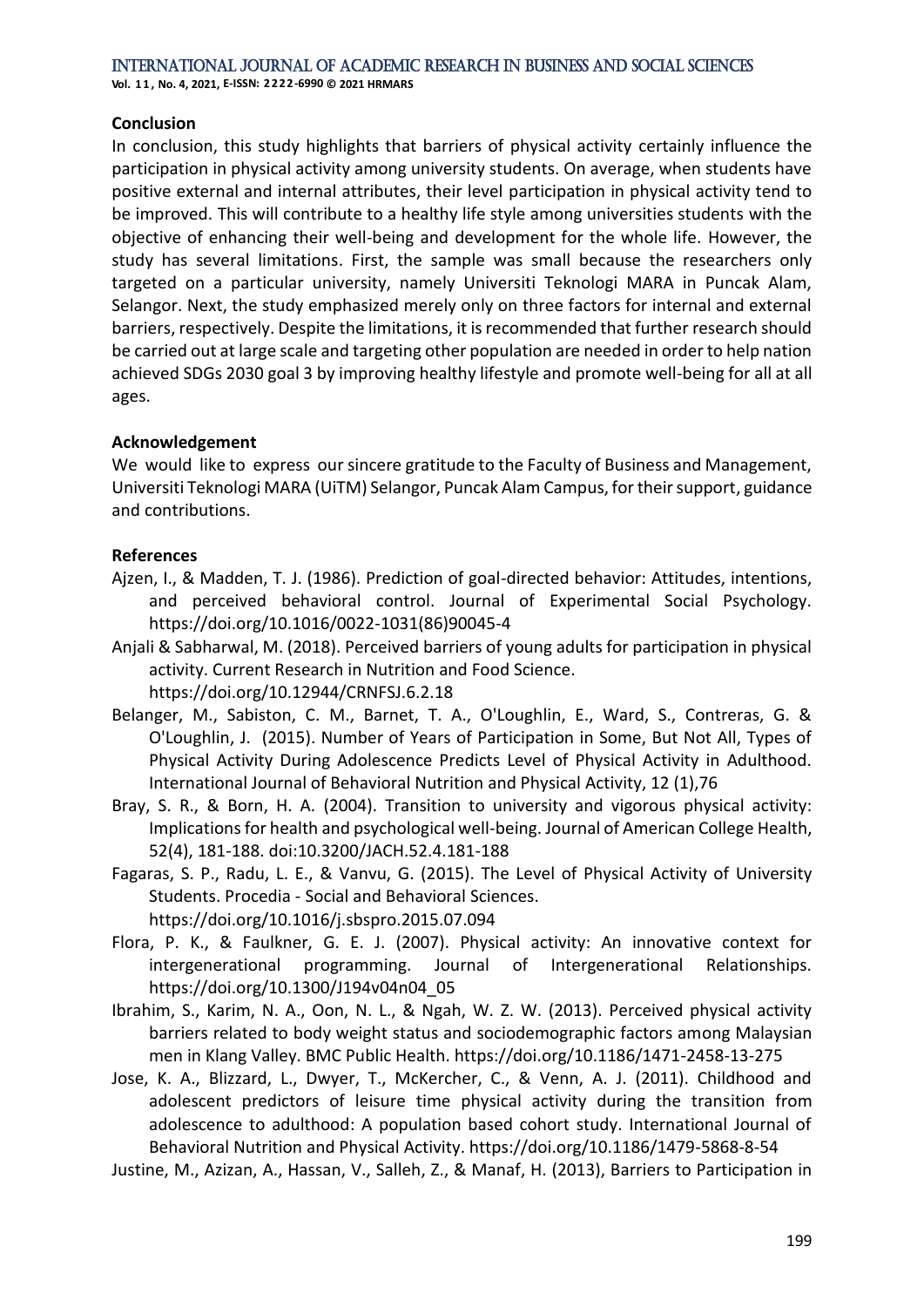**Vol. 1 1 , No. 4, 2021, E-ISSN: 2222-6990 © 2021 HRMARS**

Physical Activity Exercise Among Middle-Aged and Elderly Individuals, 2013; 54(10): 581- 586 doi:10.11622/smedj.2013203

- Korkiakangas, E. E., Alahuhta, M. A., & Laitinen, J. H. (2009). Barriers to regular exercise among adults at high risk or diagnosed with type 2 diabetes: A systematic review. Health Promotion International. https://doi.org/10.1093/heapro/dap031
- Lian, T. C., Bonn, G., Han, Y. S., Choo, Y. C., & Piau, W. C. (2016). Physical activity and its correlates among adults in Malaysia: a cross-sectional descriptive study. PLoS One, 11(6), e0157730
- Lisinskiene, A., & Juskeliene, V. (2019). Links between Adolescents' Engagement in Physical Activity and Their Attachment to Mothers, Fathers, and Peers. International Journal of Environmental Research and Public Health, 16(5), 866. doi: 10.3390/ijerph16050866
- Lowe. R., Stockt T. V. D., Lee. M, & Knott, C. (Eds.), (2019). Barriers to Physical Activity. Physiopedia. Retrieved from website: https://www.physiopedia.com/index.php? title=Barriers\_to\_Physical\_Activity&oldid=203107
- Oluyinka, S. & Endozo, A. (2019). Factors Affecting Physical Activity Participation Among University Students. Journal Of Social Science Research. 14, (Mar. 2019), 3161–3170.
- Pengpid, S., Peltzer, K., Kassean, H. K., Tsala Tsala, J. P., Sychareun, V., & Müller-Riemenschneider, F. (2015). Physical inactivity and associated factors among university students in 23 low-, middle- and high-income countries. Int J Public Health. 2015 Jul;60(5):539-49. doi: 10.1007/s00038-015-0680-0. Epub 2015 Apr 30. PMID: 25926342.
- Rajappan, R., Selvaganapathy, K., & Liew, L. (2015). PHYSICAL ACTIVITY LEVEL AMONG UNIVERSITY STUDENTS: A CROSS SECTIONAL SURVEY. International Journal of Physiotherapy and Research. https://doi.org/10.16965/ijpr.2015.202
- Reiner, M., Niermann, C., Jekauc, D., & Woll, A. (2013). Long-term health benefits of physical activity - A systematic review of longitudinal studies. In BMC Public Health. https://doi.org/10.1186/1471-2458-13-813
- Saadan, R., Jano, Z., Sidek, S., Bokhari, M., & Rosli, N. (2015). Perceived Barriers in Physical Activities. Journal of Human Capital Development(JHCD) 8, no. 1 (2015): 39-46.
- Saleem, F., Bashaar, M., Hassali, M. A., Haque, N., Iqbal, Q., Ahmad, A., Khan, M. U., Ahmad, F. D., Thawani, V., & Hashemi, T. (2018). Assessment of barriers to physical activities among university students in Malaysia. Pharm Pharmacol Int J, 6(6), 468-473
- Sandu, P., Chereches, R. M., Baba, C. O., Revnic, R. N., & Mocean, F. (2018). Environmental influences on physical activity – Romanian youths' perspectives. Children and Youth Services Review, 95, 71–79. doi: 10.1016/j.childyouth.2018.10.020
- Ullrich-French, S., Cox, A. E., & Bumpus, M. F. (2013). Physical activity motivation and behavior across the transition to university. Sport, Exercise, and Performance Psychology. https://doi.org/10.1037/a0030632
- Vu-Nguyen, K., Kukaswadia, A., & Moher, D. (2016), Evidence Brief: Barriers to physical activity for children and youth in Ontario, Ontario Agency for Health Protection and Promotion (Public Health Ontario), ISBN: 978-1-4606-7816-9
- World Health Organization. (2010). Global Recommendations on Physical Activity for Health WHO Library Cataloguing-in-Publication Data Global recommendations on physical activity for health. In World Health Organization.
- World Health Organization. (2018). Global action plan on physical activity 2018–2030: more active people for a healthier world. In Journal of Policy Modeling.
- Zhao, Y., Sigmund, E., Sigmundová, D., & Lu, Y. (2007). Comparison of Physical Activity Between Olomouc and Beijing University Students Using an International Physical